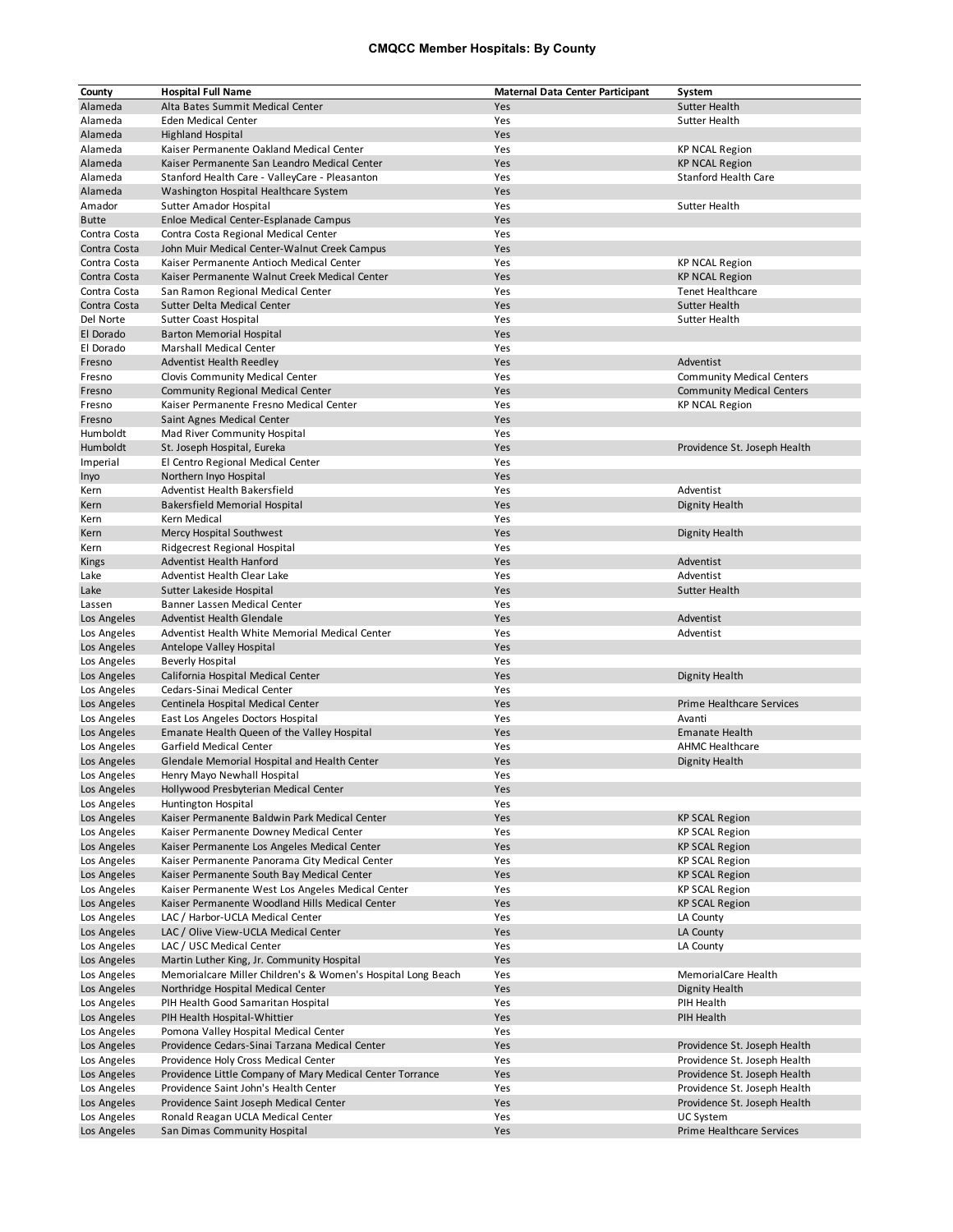## CMQCC Member Hospitals: By County

| Los Angeles              | San Gabriel Valley Medical Center                                                                | Yes        | <b>AHMC Healthcare</b>                        |
|--------------------------|--------------------------------------------------------------------------------------------------|------------|-----------------------------------------------|
| Los Angeles              | <b>St. Francis Medical Center</b>                                                                | Yes        | <b>Prime Healthcare Services</b>              |
| Los Angeles              | St. Mary Medical Center Long Beach                                                               | Yes        | Dignity Health                                |
| Los Angeles              | <b>Torrance Memorial Medical Center</b>                                                          | Yes        |                                               |
| Los Angeles              | UCLA Medical Center, Santa Monica                                                                | Yes        | UC System                                     |
| Los Angeles              | USC Verdugo Hills Hospital                                                                       | Yes        |                                               |
| Los Angeles              | Valley Presbyterian Hospital                                                                     | Yes        |                                               |
| Los Angeles              | Whittier Hospital Medical Center                                                                 | Yes        | <b>AHMC Healthcare</b>                        |
| Madera                   | Madera Community Hospital                                                                        | Yes        |                                               |
| Marin                    | MarinHealth General Hospital                                                                     | Yes<br>Yes | Adventist                                     |
| Mendocino<br>Merced      | Adventist Health Ukiah Valley<br>Memorial Hospital Los Banos                                     | Yes        | <b>Sutter Health</b>                          |
| Merced                   | Mercy Medical Center-Merced                                                                      | Yes        | Dignity Health                                |
| Monterey                 | Community Hospital of the Monterey Peninsula                                                     | Yes        |                                               |
| Monterey                 | Natividad Medical Center                                                                         | Yes        |                                               |
| Monterey                 | Salinas Valley Memorial Healthcare System                                                        | Yes        |                                               |
| Napa                     | Queen of the Valley Medical Center-Napa                                                          | Yes        | Providence St. Joseph Health                  |
| Nevada                   | Sierra Nevada Memorial Hospital                                                                  | Yes        | Dignity Health                                |
| Nevada                   | Tahoe Forest Hospital District                                                                   | Yes        |                                               |
| Orange                   | AHMC Anaheim Regional Medical Center                                                             | Yes        | <b>AHMC Healthcare</b>                        |
| Orange                   | Fountain Valley Regional Hospital and Medical Center                                             | Yes        | <b>Tenet Healthcare</b>                       |
| Orange                   | Hoag Memorial Hospital Presbyterian                                                              | Yes        | Providence St. Joseph Health                  |
| Orange                   | Kaiser Permanente Orange County-Anaheim Medical Center                                           | Yes        | <b>KP SCAL Region</b>                         |
| Orange                   | Kaiser Permanente Orange County-Irvine Medical Center                                            | Yes        | <b>KP SCAL Region</b>                         |
| Orange                   | Memorialcare Saddleback Medical Center                                                           | Yes        | MemorialCare Health                           |
| Orange                   | <b>Mission Hospital</b>                                                                          | Yes        | Providence St. Joseph Health                  |
| Orange                   | Orange Coast Medical Center                                                                      | Yes        | MemorialCare Health                           |
| Orange                   | Orange County Global Medical Center                                                              | Yes        | <b>KPC Health</b>                             |
| Orange                   | South Coast Global Medical Center                                                                | Yes        | <b>KPC Health</b>                             |
| Orange                   | St. Joseph Hospital, Orange                                                                      | Yes        | Providence St. Joseph Health                  |
| Orange                   | St. Jude Medical Center                                                                          | Yes        | Providence St. Joseph Health                  |
| Orange<br>Placer         | <b>UC Irvine Health</b><br>Kaiser Permanente Roseville Medical Center                            | Yes<br>Yes | UC System                                     |
| Placer                   | <b>Sutter Roseville Medical Center</b>                                                           | Yes        | <b>KP NCAL Region</b><br><b>Sutter Health</b> |
| Plumas                   | Plumas District Hospital                                                                         | Yes        |                                               |
| Riverside                | Corona Regional Medical Center                                                                   | Yes        | Universal Health Services                     |
| Riverside                | Desert Regional Medical Center                                                                   | Yes        | <b>Tenet Healthcare</b>                       |
| Riverside                | Doctors Hospital of Riverside (formerly Parkview)                                                | Yes        | <b>AHMC Healthcare</b>                        |
| Riverside                | Eisenhower Medical Center                                                                        | Yes        |                                               |
| Riverside                | Hemet Global Medical Center                                                                      | Yes        | <b>KPC Health</b>                             |
| Riverside                | JFK Memorial Hospital                                                                            | Yes        | <b>Tenet Healthcare</b>                       |
| Riverside                | Kaiser Permanente Moreno Valley Medical Center                                                   | Yes        | <b>KP SCAL Region</b>                         |
| Riverside                | Kaiser Permanente Riverside Medical Center                                                       | Yes        | <b>KP SCAL Region</b>                         |
| Riverside                | Loma Linda University Medical Center - Murrieta                                                  | Yes        | Loma Linda University                         |
| Riverside                | Rancho Springs Medical Center                                                                    | Yes        | <b>Universal Health Services</b>              |
| Riverside                | Riverside Community Hospital                                                                     | Yes        | <b>HCA</b>                                    |
| Riverside                | Riverside University Health System-Medical Center                                                | Yes        |                                               |
| Riverside                | San Gorgonio Memorial Hospital                                                                   | Yes        |                                               |
| Sacramento               | Kaiser Permanente South Sacramento Medical Center                                                | Yes        | <b>KP NCAL Region</b>                         |
| Sacramento<br>Sacramento | Mercy General Hospital<br>Mercy Hospital of Folsom                                               | Yes<br>Yes | Dignity Health<br>Dignity Health              |
| Sacramento               | Mercy San Juan Medical Center                                                                    | Yes        | Dignity Health                                |
| Sacramento               | Methodist Hospital of Sacramento                                                                 | Yes        | Dignity Health                                |
| Sacramento               | <b>Sutter Medical Center</b>                                                                     | Yes        | Sutter Health                                 |
| Sacramento               | <b>UC Davis Medical Center</b>                                                                   | Yes        | UC System                                     |
| San Benito               | Hazel Hawkins Memorial Hospital                                                                  | Yes        |                                               |
| San Bernardino           | Arrowhead Regional Medical Center                                                                | Yes        |                                               |
|                          | San Bernardino Barstow Community Hospital                                                        | Yes        | Quorum                                        |
|                          | San Bernardino Community Hospital of San Bernardino                                              | Yes        | Dignity Health                                |
|                          | San Bernardino Desert Valley Hospital                                                            | Yes        | <b>Prime Healthcare Services</b>              |
|                          | San Bernardino Hi-Desert Medical Center                                                          | Yes        | Tenet Healthcare                              |
|                          | San Bernardino Kaiser Permanente Fontana Medical Center                                          | Yes        | <b>KP SCAL Region</b>                         |
|                          | San Bernardino Kaiser Permanente Ontario Vineyard Medical Center                                 | Yes        | <b>KP SCAL Region</b>                         |
|                          | San Bernardino Loma Linda University Children's Hospital                                         | Yes        | Loma Linda University                         |
|                          | San Bernardino Montclair Hospital Medical Center                                                 | Yes        | Prime Healthcare Services                     |
|                          | San Bernardino Redlands Community Hospital                                                       | Yes        |                                               |
|                          | San Bernardino San Antonio Regional Hospital                                                     | Yes        |                                               |
|                          | San Bernardino St. Bernardine Medical Center                                                     | Yes        | Dignity Health                                |
|                          | San Bernardino St. Mary Medical Center Apple Valley                                              | Yes        | Providence St. Joseph Health                  |
| San Diego                | San Bernardino Victor Valley Global Medical Center<br>Kaiser Permanente San Diego Medical Center | Yes<br>Yes | <b>KPC Health</b><br><b>KP SCAL Region</b>    |
| San Diego                | Palomar Medical Center Escondido                                                                 | Yes        | Palomar Health                                |
| San Diego                | Palomar Medical Center Poway                                                                     | Yes        | Palomar Health                                |
| San Diego                | Scripps Memorial Hospital Encinitas                                                              | Yes        | Scripps Health                                |
|                          |                                                                                                  |            |                                               |